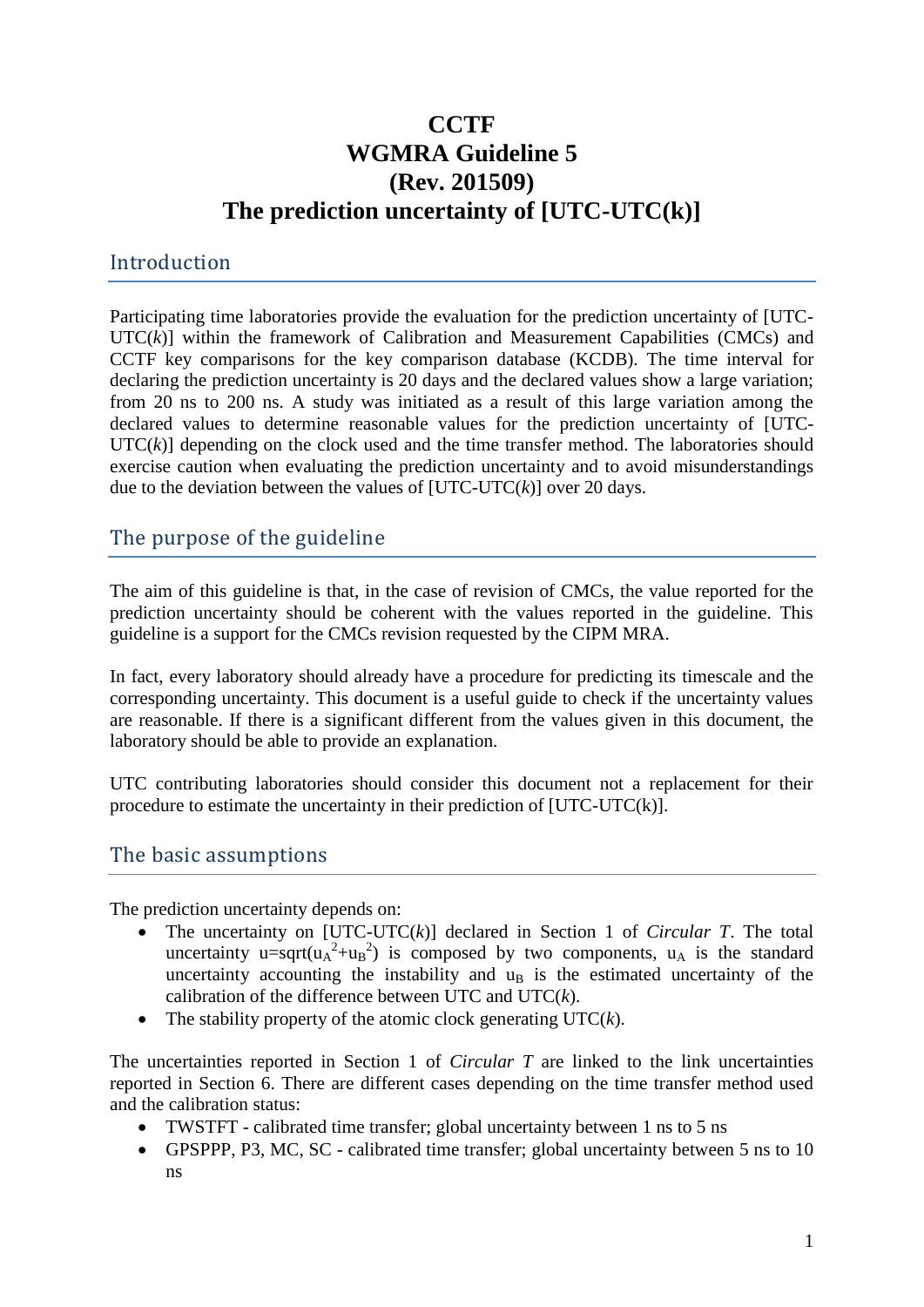- GPSPPP, P3, MC, SC un-calibrated time transfer; global uncertainty of  $\sim$ 20 ns.
- Combined techniques TWGPPP (TW and GPSPPP) and GPSGLN (GPS and GLONASS) calibrated and un-calibrated time transfer; global uncertainty between 1 ns to 20 ns

The instability component of the uncertainty  $u_A$  can spread from 0.3 ns to 10 ns depending on the time transfer technique.

There are many papers dedicated to the study of the prediction [1-13] and the related uncertainty. The results reported in this note were obtained following [3].

In this note we consider a time scale generated by using a free running caesium clock and Hmasers with typical values for the Allan deviation to give consistent values to the uncertainty prediction. In this note the value of the sampling time  $\tau$  is 1 day.

#### First example – Time scale generated by a free running caesium clock

We consider the caesium clock stability with a White Frequency Noise (WFN) from  $\sigma_y(\tau) = 1 \times 10^{-14}$  to  $\sigma_y(\tau) = 7 \times 10^{-14}$ . In such a way we aim to consider two extreme cases. Depending on the stability of the clock used to generate the internal realization of UTC, the declared prediction uncertainty should be consistent with the values declared in this guideline. In addition, for the hydrogen masers we consider two possible ranges of values for the WFN (from  $\sigma_y(\tau) = 1 \times 10^{-15}$  to  $\sigma_y(\tau) = 1 \times 10^{-14}$ ) and for the Random Walk Frequency Noise (RWFN) (from  $\sigma_y(\tau) = 1 \times 10^{-16}$  to  $\sigma_y(\tau) = 1 \times 10^{-15}$ ).

In Figure 1 as example, the prediction uncertainty (2 sigma) is reported in the case of a free running caesium clock with  $\sigma_y(\tau) = 4 \times 10^{-14}$ . The results are depending on the prediction time expressed in days, on u and  $u_A$  with the reported values in Figure 1.



Figure1. Prediction uncertainty (2 sigma) in the case of a free running caesium clock with  $\sigma_y(\tau)$  = 4  $\times10^{-14}$ .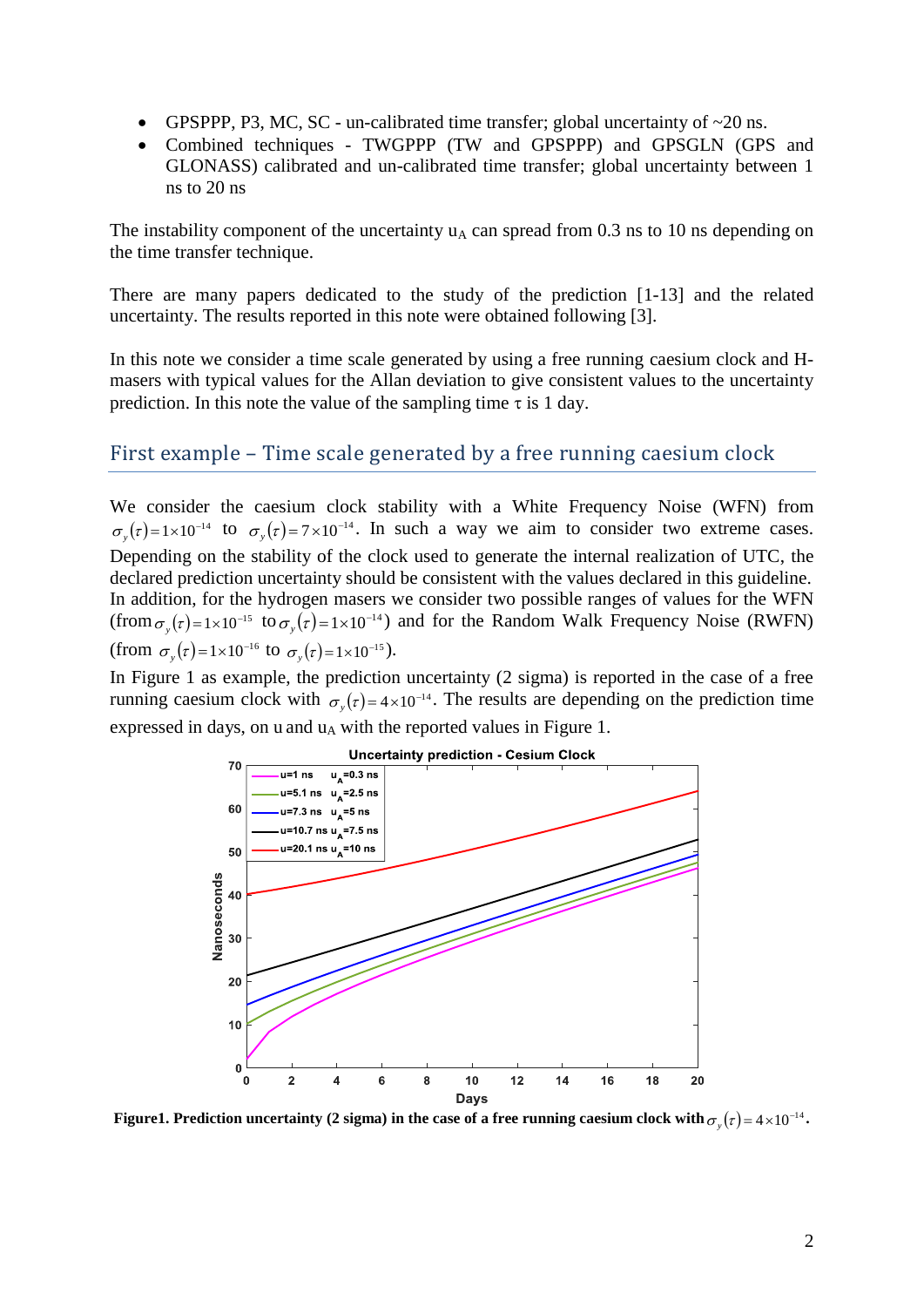Table 1 shows the prediction uncertainties (2 sigma) at 20 days for a time scale obtained by using a free running caesium clock with the stabilities equal to  $\sigma_y(\tau) = 1 \times 10^{-14}$  and  $\sigma_y(\tau) = 7 \times 10^{-14}$ . The results are depending on u and u<sub>A</sub> as indicated in Table 1. In the case of  $\sigma_y(\tau) = 7 \times 10^{-14}$  only the case of u<sub>A</sub>=0.3 ns is reported considering that the results are dominated by the noise of the clock.

|                                 | Prediction uncertainty (2 sigma) at 20 days / [ns] |                                        |    |     |    |     |  |  |
|---------------------------------|----------------------------------------------------|----------------------------------------|----|-----|----|-----|--|--|
|                                 |                                                    | $\sigma_{v}(\tau) = 7 \times 10^{-14}$ |    |     |    |     |  |  |
| $u_A[$ ns]<br>$\mathbf{u}$ [ns] | 0.3                                                | 2.5                                    |    | 7.5 | 10 | 0.3 |  |  |
|                                 | 12                                                 |                                        |    |     |    | 81  |  |  |
| 5.1                             | 16                                                 | 16                                     |    |     |    | 82  |  |  |
| 7.3                             | 19                                                 | 19                                     | 21 |     |    | 83  |  |  |
| 10.7                            | 25                                                 | 25                                     | 26 | 29  |    | 84  |  |  |
| 20.1                            | 42                                                 | 42                                     | 43 | 45  | 46 |     |  |  |

Table 1. The prediction uncertainty (2 sigma) depending on **u** and **u**<sub>A</sub> at 20 days obtained by using a free **running caesium clock with**  $\sigma_y(\tau) = 1 \times 10^{-14}$  **and**  $\sigma_y(\tau) = 7 \times 10^{-14}$ **.** 

By analysing the values reported in this table we can observe the role of the clock generating the internal realization of UTC. Good clock stability has a predominant role in the uncertainty budget. When  $\text{UTC}(k)$  is realized by a clock with good stability the prediction uncertainty is dependent on the time transfer performance, as can be seen in the first part of Table 1. The contribution to the uncertainty of the time transfer is almost negligible when the clock is characterized by a larger instability (last column in table 1).

#### Second example – Time scale generated by a free running H-Masers

Figure 2 shows as example the results for H-masers with WFN equal to  $\sigma_y(\tau) = 1 \times 10^{-15}$ , RWFN equal to  $\sigma_y(\tau) = 1 \times 10^{-16}$ . The results are depending on the prediction time expressed in days, on u and  $u_A$  with the reported values in Figure 2.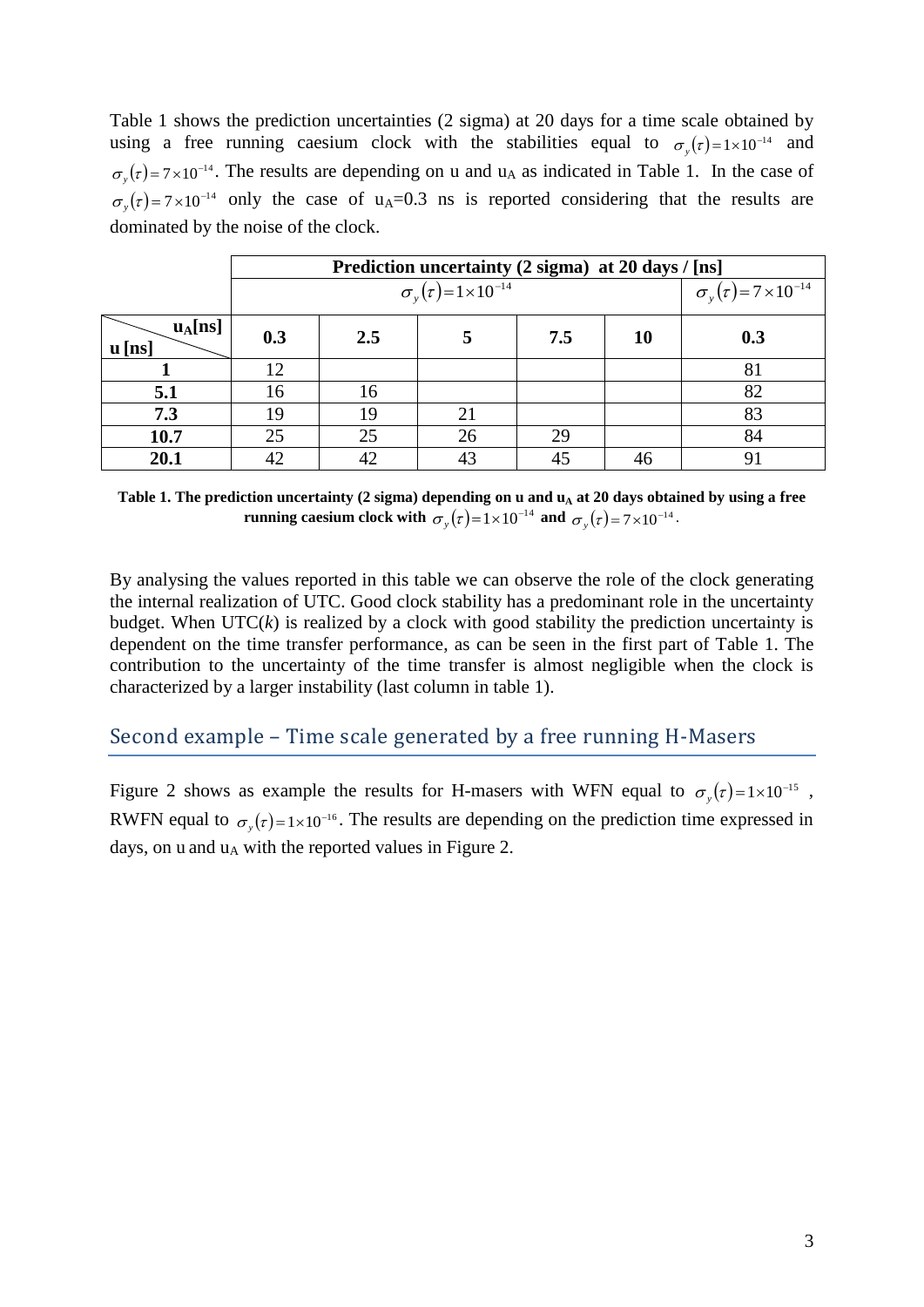

**Figure2. Prediction uncertainty (2 sigma) of a free running H-maser with WFN equal to**  $\sigma_y(\tau)$  **= 1**  $\times$  **10<sup>-15</sup>, RWFN equal to**  $\sigma_y(\tau) = 1 \times 10^{-16}$ .

Tables 2 and 3 give the prediction uncertainties (2 sigma) at 20 days in the case of a time scale obtained by using a free running H-maser with the stabilities characterized by WFN (from  $\sigma_y(\tau) = 1 \times 10^{-15}$  to  $\sigma_y(\tau) = 1 \times 10^{-14}$ ) and RWFN (from  $\sigma_y(\tau) = 1 \times 10^{-16}$  to  $\sigma_y(\tau) = 1 \times 10^{-15}$ ). In these tables the results are depending on u and u<sub>A</sub>.

| Prediction uncertainty (2 sigma) at 20 days / [ns]<br>$\sigma_{WFW}(\tau) = 1 \times 10^{-14} \quad \sigma_{WFW}(\tau) = 1 \times 10^{-15}$ |     |     |    |    |    |  |  |
|---------------------------------------------------------------------------------------------------------------------------------------------|-----|-----|----|----|----|--|--|
| $\mathbf{u}_{\rm A}$ [ns]<br>$\mathbf{u}$ [ns]                                                                                              | 0.3 | 2.5 |    |    | 10 |  |  |
|                                                                                                                                             | 24  |     |    |    |    |  |  |
| 5.1                                                                                                                                         | 26  | 31  |    |    |    |  |  |
| 7.3                                                                                                                                         | 28  | 32  | 42 |    |    |  |  |
| 10.7                                                                                                                                        | 32  | 36  | 45 | 57 |    |  |  |
| 20.1                                                                                                                                        | 17  | 50  | 57 | 66 | 78 |  |  |

**Table 2. The prediction uncertainties** (2 sigma), depending on u and  $\mathbf{u}_\text{A}$  at 20 days by using an H-maser **characterized by the stated frequency stability are reported.**

| Prediction uncertainty (2 sigma) at 20 days / [ns]<br>$\sigma_{WFN}(\tau) = 1 \times 10^{-15} \sigma_{RWFN}(\tau) = 1 \times 10^{-16}$ |     |         |    |    |    |  |  |
|----------------------------------------------------------------------------------------------------------------------------------------|-----|---------|----|----|----|--|--|
| $u_A$ [ns]<br>$\mathbf{u}$ [ns]                                                                                                        | 0.3 | $2.5\,$ |    |    | 10 |  |  |
|                                                                                                                                        |     |         |    |    |    |  |  |
|                                                                                                                                        |     | 19      |    |    |    |  |  |
|                                                                                                                                        |     | 22      | 35 |    |    |  |  |
| 10                                                                                                                                     | 22  |         | 38 | 52 |    |  |  |
| 20                                                                                                                                     |     |         |    | 62 |    |  |  |

Table 3. The prediction uncertainties (2 sigma), depending on u and u<sub>A</sub> at 20 days by using an H-maser **characterized by the stated frequency stability are reported.**